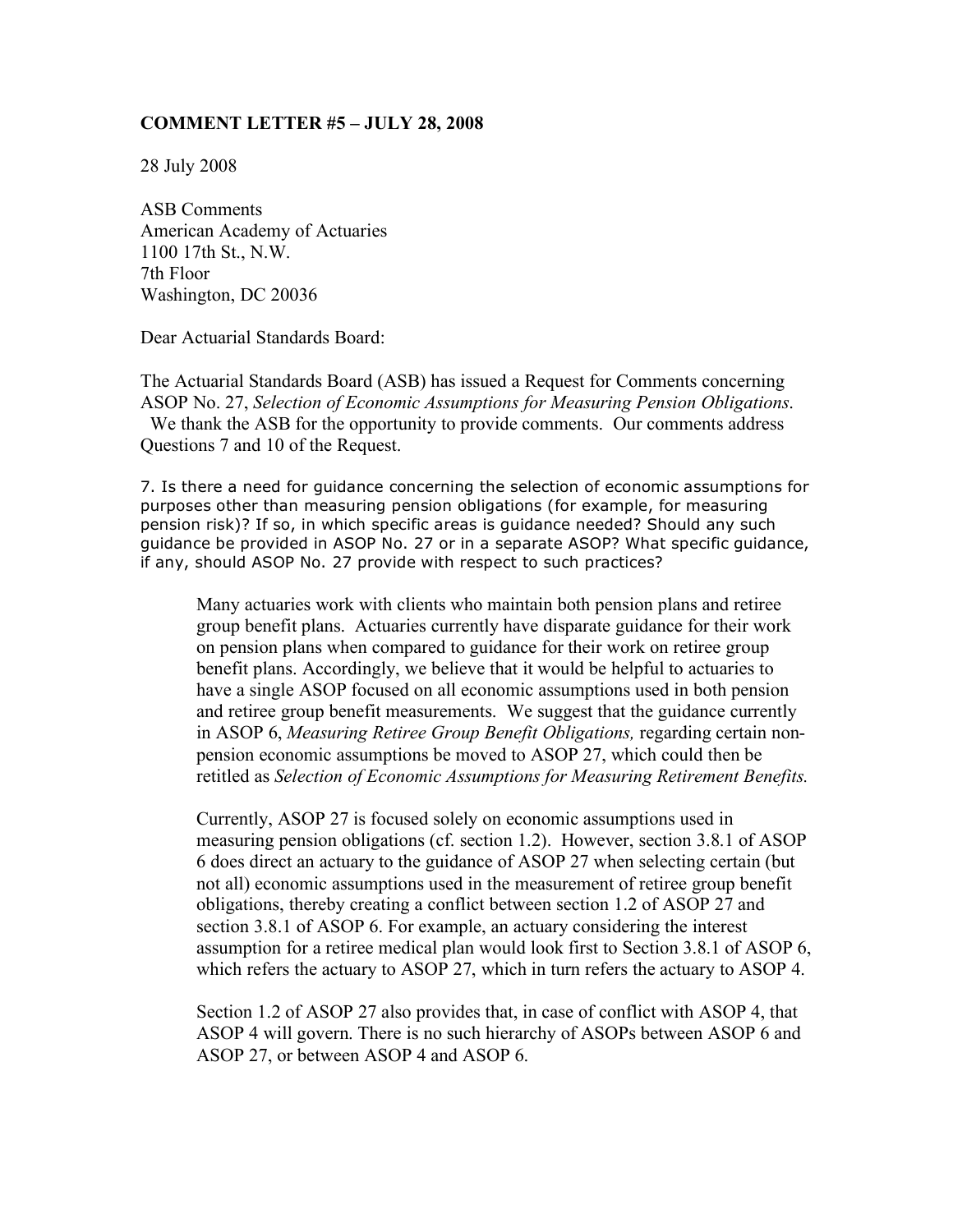A single ASOP focused on all economic assumptions used in both pension and retiree group benefit measurements would be helpful to actuaries by eliminating the cross-references between ASOPs and clarifying the relationship between ASOP 6 and ASOP 27.

An additional benefit of this consolidation of guidance would be to provide actuaries with clear guidance in assessing prescribed assumptions (section 3.2 of ASOP 4). Since ASOP 27 defers to ASOP 4 in case of conflict, we believe that the guidance in section 3.2 of ASOP 4 does apply to those all economic assumptions discussed in ASOP 27 (including those used in the measurement of retiree group benefit obligations, as provided by section 3.8.1 of ASOP 6), but not to the other ("non-pension") economic assumptions used in measuring retiree group benefit obligations. ASOP 6 provides little guidance when these "nonpension" economic assumptions are prescribed by the plan sponsor. If guidance regarding the selection of all economic assumptions for both pension and retiree group benefit measurements is located in ASOP 27, this discrepancy would be eliminated.

The considerations discussed in our response to Question 7 are also applicable to Question 5, which requests input on changes in actuarial practice since the original adoption of ASOP 27. Both ASOP 4 and ASOP 6 have been revised since ASOP 27 was originally published. Both of these revisions (particularly the revision to ASOP 4) have changed actuarial practice since ASOP 27 was promulgated in 1990.

10. How might any of your comments apply to ASOP No. 35? Are there similar issues that apply to both ASOPs? Should the ASB review ASOP No. 35 at the same time it reviews ASOP No. 27?

We believe that actuaries benefit from consistent guidance, and so would support the review of ASOP 35 at the same time as the review of ASOP 27.

We believe the above comments should also be considered with regard to ASOP 35. ASOP 6 identifies some assumptions that are neither economic nor demographic ("coverage assumptions"). We believe that the selection of these assumptions has many of the same considerations as the selection of demographic assumptions and so should also be covered by ASOP 35.